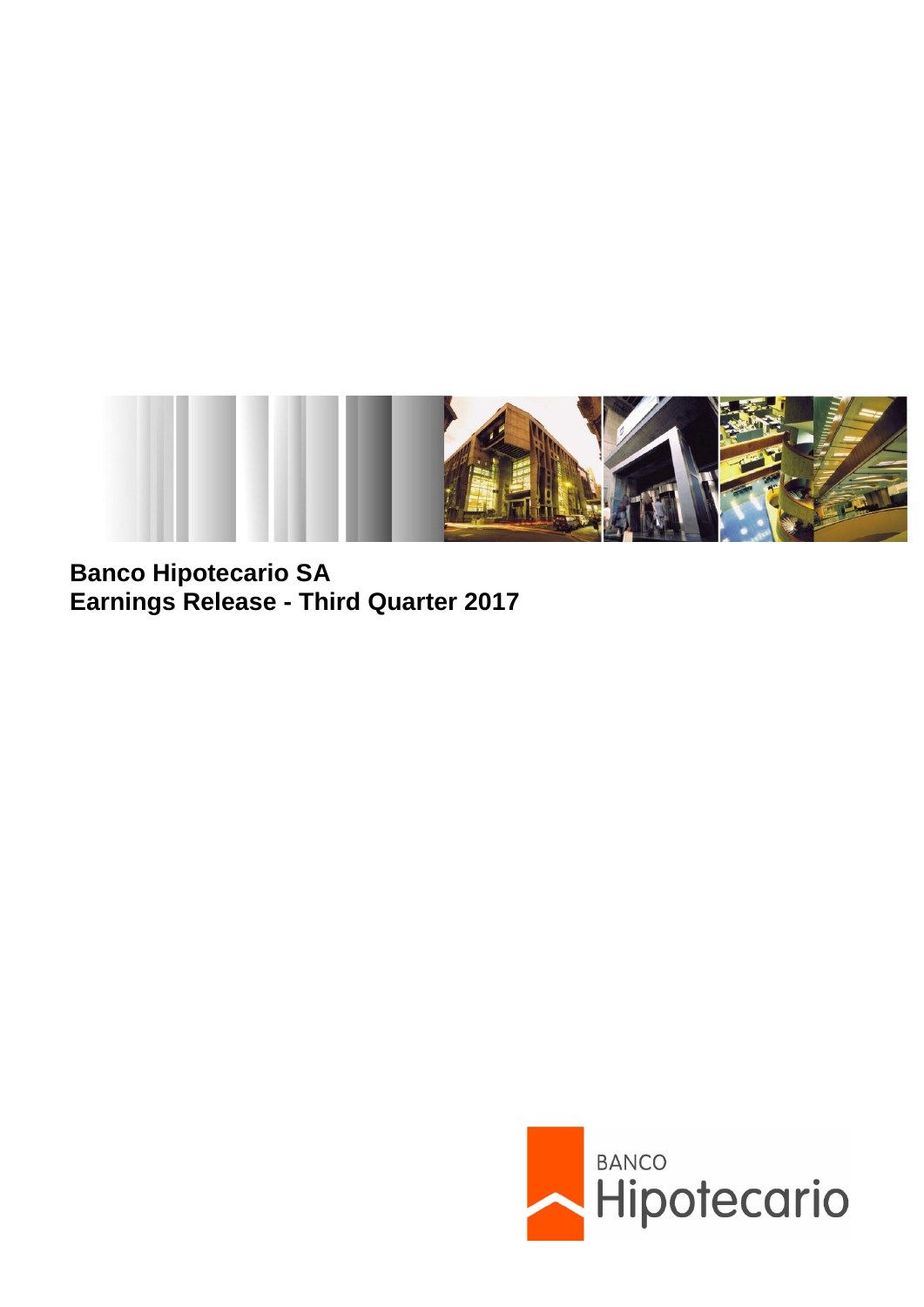

Banco Hipotecario cordially invites you to participate in its Third Quarter 2017 conference call

# **Tuesday, Nov 14, 2017, 10:00A ET**

If you would like to participate, please call:

USA: (800) 288-8974 International: (612) 332-0632 PIN # 433343

Slideshow available at:

<https://www.webcaster4.com/Webcast/Page/970/23462>

Preferably 10 minutes before the call is due to begin. The conference will be in English.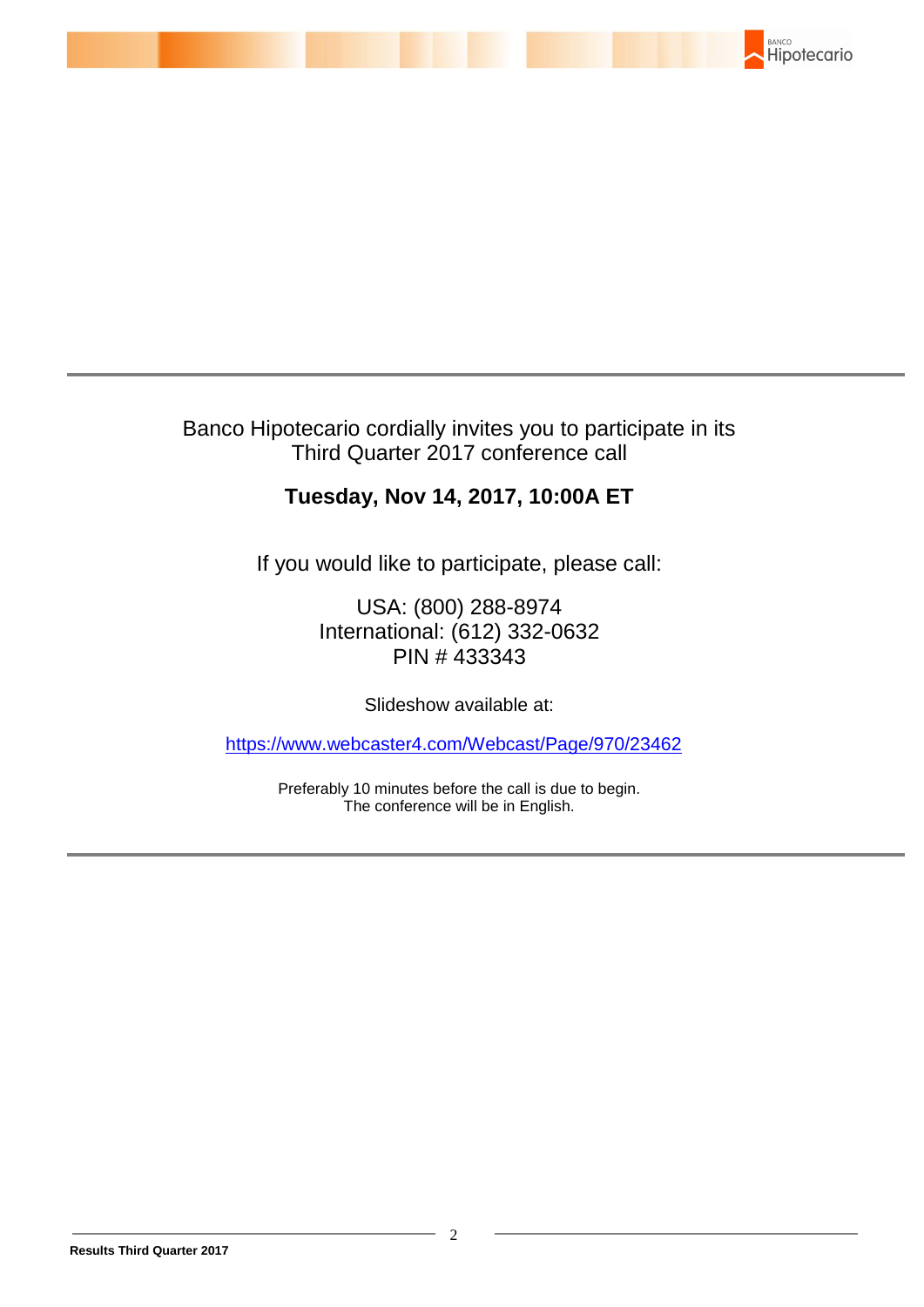**Contacts**: **Martín Diez Eliezer Baschkier** Capital Markets Tel. (54-11) 4347- 5856/5967 Fax (54-11) 4347-5874 Buenos Aires, Argentina **mdiez@hipotecario.com.ar baschkier@hipotecario.com.ar**

**Tomás Godino** CFO Tel. (54-11) 4347-5759 Buenos Aires, Argentina

BANCO

Hipotecario

## **Banco Hipotecario SA reports Third Quarter 2017 consolidated results**

*Highlights Executive Summary*

- Net income for the third quarter was Ps. 486.2 million, compared to Ps. 372.3 million and Ps. 103.6 million of last quarter and same quarter of previous year, respectively, representing a 30.6% QoQ and a 369.2% YoY increase.
- Net financial margin for the quarter was Ps. 1,114.5 million, compared to Ps. 1,072.4 million of last quarter and Ps. 576.5 million of same quarter of last year, representing a 3.9% QoQ and a 93.3% YoY increase.
- Net income from services for the quarter of Ps. 1,233.2 million increased 11.2% QoQ and 22.1% YoY.
- Loans to the private sector increased 2.4% in the quarter and 39.1% YoY.
- **Deposits decreased 0.4% in the quarter and increased 2.4% YoY while our financial** indebtedness increased 3.5% QoQ and 91.8% YoY.
- NPL remained stable at 3.1%, compared to 2.9% in the previous quarter. Coverage ratio for the third quarter was 85.7%, and 83.2% in the previous quarter.
- The equity ratio was 12.9%, compared to 12.1% in the previous quarter and 12.9% in the same quarter of previous year.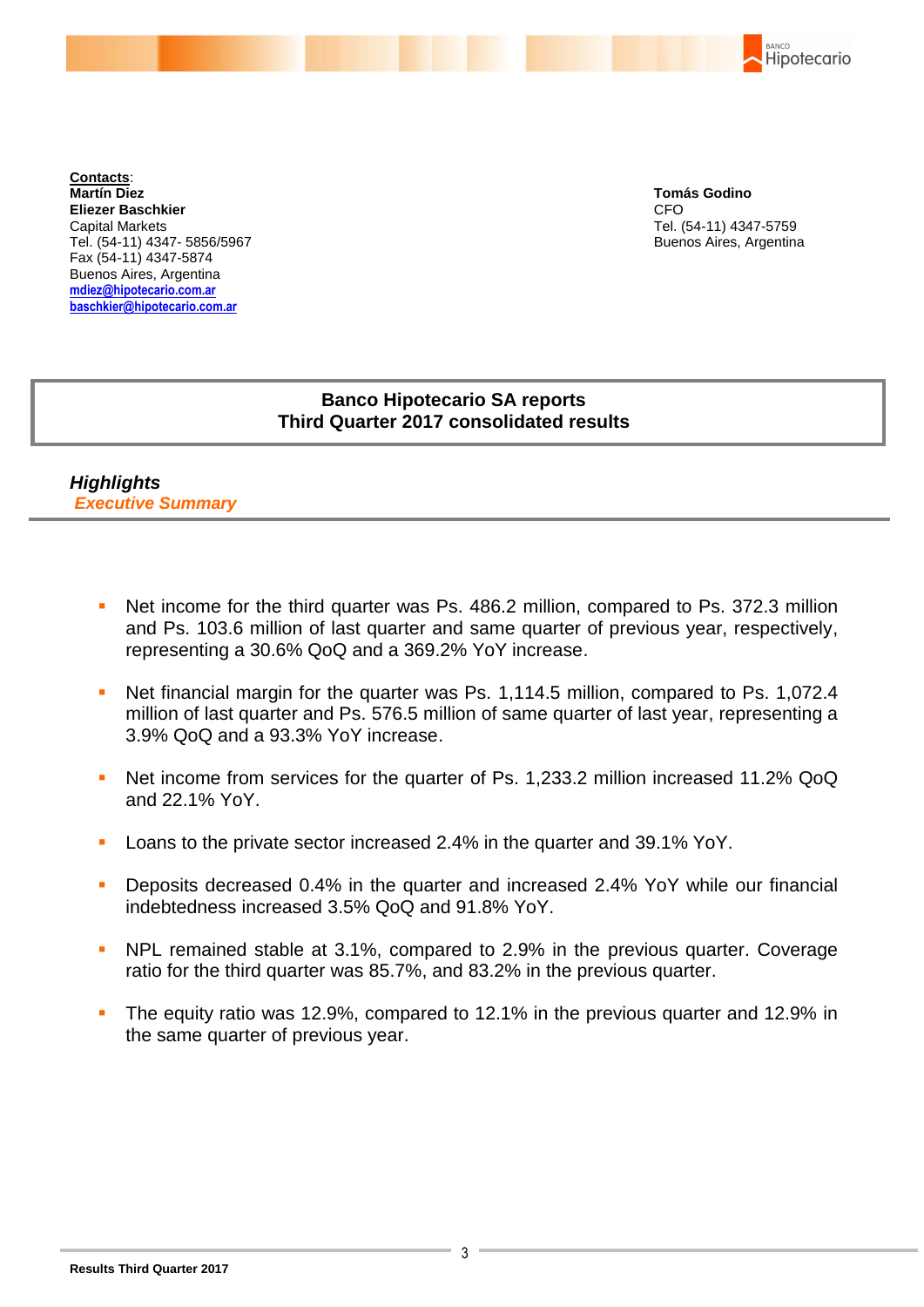### *Buenos Aires, Nov 10, 2017*

### **I. Banco Hipotecario Consolidation**

Banco Hipotecario S.A. has consolidated line by line its balance sheet and income statement with the financial statements of its subsidiaries: BACS Banco de Crédito y Securitización SA, BH Valores SA, BHN Sociedad de Inversión SA and Tarshop SA.

#### **II. Third quarter 2017 consolidated results**

Net income for the third quarter was Ps. 486.2 million, compared to Ps. 372.3 million and Ps. 103.6 million from last quarter and same quarter of previous year, respectively, representing a 30.6% QoQ and a 369.2% YoY increase. Income before taxes was Ps. 562.5 million, compared to Ps. 542.1 million from last quarter and Ps. 230.8 million from same quarter of previous year, representing an 3.8% QoQ and 143.8% YoY increase.

Regarding profitability ratios, the average accumulated annualized ROA for the quarter was 2.75%, compared to 2.33% from last quarter and 1.50% from previous year. Average accumulated annualized ROE for the same periods was 22.41%, 19.63% and 11.24%, respectively.

|                                                                                                                                                                                                                                                                                                                                                                                                                                                                                                                                                                                                                                                                                                                                                                                                         | 3 month period ended<br><b>Change</b> |             |               |             |            |
|---------------------------------------------------------------------------------------------------------------------------------------------------------------------------------------------------------------------------------------------------------------------------------------------------------------------------------------------------------------------------------------------------------------------------------------------------------------------------------------------------------------------------------------------------------------------------------------------------------------------------------------------------------------------------------------------------------------------------------------------------------------------------------------------------------|---------------------------------------|-------------|---------------|-------------|------------|
| (in thousands of pesos)                                                                                                                                                                                                                                                                                                                                                                                                                                                                                                                                                                                                                                                                                                                                                                                 | 30/09/2017                            | 30/06/2017  | 30/09/2016    | QoQ         | YoY        |
| <b>Financial income</b>                                                                                                                                                                                                                                                                                                                                                                                                                                                                                                                                                                                                                                                                                                                                                                                 | 2,829,740                             | 2,753,603   | 2,283,624     | 2.8%        | 23.9%      |
| Interests on private sector loans                                                                                                                                                                                                                                                                                                                                                                                                                                                                                                                                                                                                                                                                                                                                                                       | 2, 157, 471                           | 2,001,492   | 1,688,725     | 7.8%        | 27.8%      |
| <b>Trading and Position</b>                                                                                                                                                                                                                                                                                                                                                                                                                                                                                                                                                                                                                                                                                                                                                                             | 664,474                               | 735,648     | 589,797       | $(9.7)\%$   | 12.7%      |
| Interests on public sector loans                                                                                                                                                                                                                                                                                                                                                                                                                                                                                                                                                                                                                                                                                                                                                                        | 7,795                                 | 16,463      | 5,102         | $(52.7)\%$  | 52.8%      |
| <b>Financial expenditure</b>                                                                                                                                                                                                                                                                                                                                                                                                                                                                                                                                                                                                                                                                                                                                                                            | (1,715,195)                           | (1,681,202) | (1,707,137)   | 2.0%        | 0.5%       |
| Capital Markets expenses                                                                                                                                                                                                                                                                                                                                                                                                                                                                                                                                                                                                                                                                                                                                                                                | (829, 585)                            | (761, 668)  | (432, 340)    | 8.9%        | 91.9%      |
| Interests on deposits                                                                                                                                                                                                                                                                                                                                                                                                                                                                                                                                                                                                                                                                                                                                                                                   | (579,091)                             | (576, 356)  | (808, 234)    | 0.5%        | $(28.4)\%$ |
| Interests on other borrowings                                                                                                                                                                                                                                                                                                                                                                                                                                                                                                                                                                                                                                                                                                                                                                           | (61, 184)                             | (30, 250)   | (74, 137)     | 102.3%      | $(17.5)\%$ |
| <b>Hedging transactions</b>                                                                                                                                                                                                                                                                                                                                                                                                                                                                                                                                                                                                                                                                                                                                                                             | (31, 753)                             | 25,084      | (218, 717)    | $(226.6)\%$ | $(85.5)\%$ |
| Differences on exchange rate                                                                                                                                                                                                                                                                                                                                                                                                                                                                                                                                                                                                                                                                                                                                                                            | (7, 425)                              | (141, 222)  | (18, 997)     | $(94.7)\%$  | $(60.9)\%$ |
| <b>Taxes</b>                                                                                                                                                                                                                                                                                                                                                                                                                                                                                                                                                                                                                                                                                                                                                                                            | (206, 157)                            | (196, 790)  | (154, 712)    | 4.8%        | 33.3%      |
| <b>Net financial margin</b>                                                                                                                                                                                                                                                                                                                                                                                                                                                                                                                                                                                                                                                                                                                                                                             | 1,114,545                             | 1,072,401   | 576,487       | 3.9%        | 93.3%      |
| Provision for loan losses                                                                                                                                                                                                                                                                                                                                                                                                                                                                                                                                                                                                                                                                                                                                                                               | (163, 230)                            | (203, 964)  | (109, 055)    | $(20.0)\%$  | 49.7%      |
| Net income from services                                                                                                                                                                                                                                                                                                                                                                                                                                                                                                                                                                                                                                                                                                                                                                                | 1,233,162                             | 1,109,401   | 1,010,236     | 11.2%       | 22.1%      |
| Administrative expenses                                                                                                                                                                                                                                                                                                                                                                                                                                                                                                                                                                                                                                                                                                                                                                                 | (1, 496, 570)                         | (1,439,377) | (1, 223, 373) | 4.0%        | 22.3%      |
| Miscellaneous income, net                                                                                                                                                                                                                                                                                                                                                                                                                                                                                                                                                                                                                                                                                                                                                                               | (133, 186)                            | 19,512      | (27, 867)     | N/M         | 377.9%     |
| Minority Interests                                                                                                                                                                                                                                                                                                                                                                                                                                                                                                                                                                                                                                                                                                                                                                                      | 7,804                                 | (15, 884)   | 4,339         | $(149.1)\%$ | 79.9%      |
| <b>Income before Taxes</b>                                                                                                                                                                                                                                                                                                                                                                                                                                                                                                                                                                                                                                                                                                                                                                              | 562,525                               | 542,089     | 230,767       | 3.8%        | 143.8%     |
| Income Tax                                                                                                                                                                                                                                                                                                                                                                                                                                                                                                                                                                                                                                                                                                                                                                                              | (76, 300)                             | (169, 812)  | (127, 136)    | (55.1)%     | $(40.0)\%$ |
| <b>Net income</b>                                                                                                                                                                                                                                                                                                                                                                                                                                                                                                                                                                                                                                                                                                                                                                                       | 486,225                               | 372,277     | 103,631       | 30.6%       | 369.2%     |
| Compared to previous quarter, financial income increased 2.8% with lower results on trading and<br>position, offset by higher interest on private sector loans, while financial expenses increased 2.0%<br>mainly due to higher costs on capital markets.<br>In a year over year comparison, financial income increased 23.9% mainly due to higher interests on<br>private sector loans and higher results from trading and position, while financial expenses increased<br>$0.5%$ .<br>Net financial margin for the quarter was Ps. 1,114.5 million, compared to Ps. 1,072.4 million from<br>previous quarter and Ps. 576.5 million from same quarter of previous year. Net financial margin<br>annualized over average assets for the accumulated periods was 7.45%, 7.04% and 6.4%,<br>respectively. |                                       |             |               |             |            |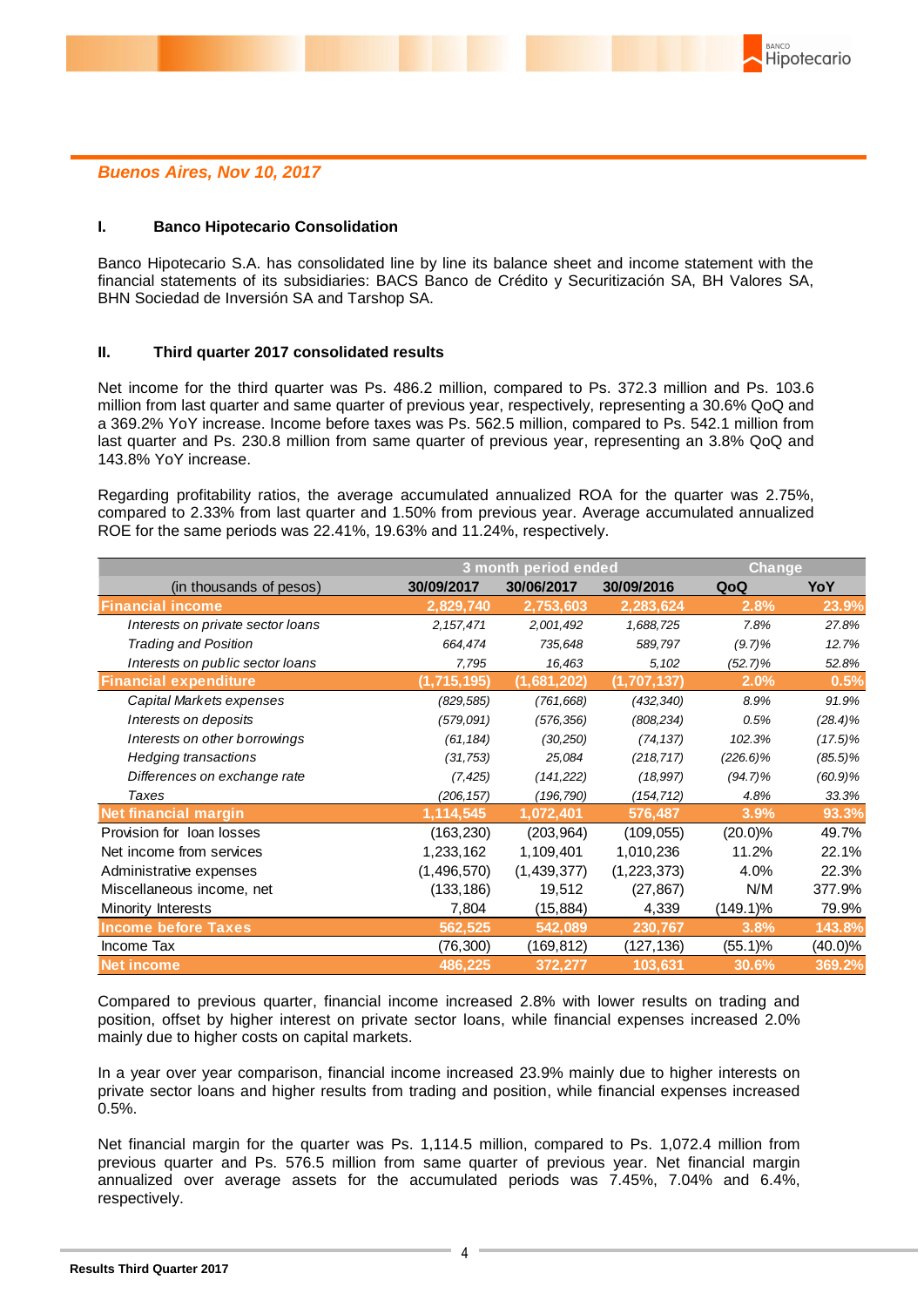

Operating income increased 10.8% QoQ and 28.9% YoY, because of higher volume in our intermediation business and credit card related fees. As a result of the business diversification interest on loans and gross income from services represented 45.6% and 40.4% of operating income, respectively.



#### **Gross Operating Income** (Financial Income plus gross Income from services, in million of pesos)

Additionally, net income from services increased 11.2% QoQ and 22.1% YoY mainly due to our credit card activity.

Net income from services

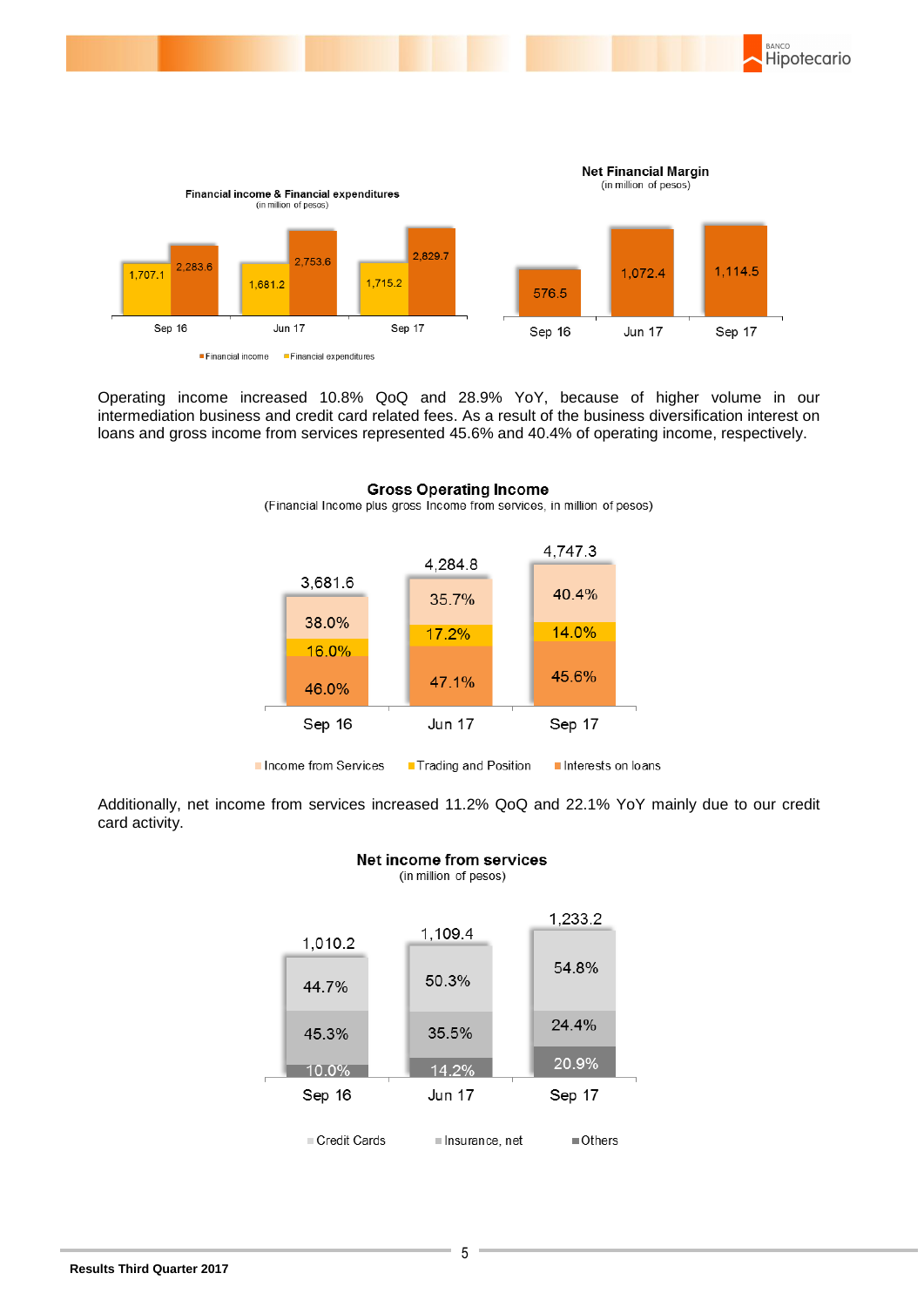

Private sector loan portfolio increased 2.4% QoQ and 39.1% YoY mainly due to an increase of Ps. 4,066 million in corporate lending and Ps. 3,911 million in consumer financing over the last twelve month period.



BH's private sector loan portfolio as of September 30, 2017 is composed of 71.1% of retail financing and housing loans (60.7% consumer and 10.4% mortgage) and 28.9% of corporate loans, providing a highly diversified client base.



**Loan Portfolio Diversification**

(Non-financial Private Sector Loans)

Additionally, since 2012 BH acts as a trustee of Pro.Cre.Ar trust, which purposes is to originate mortgage loans for individual housing construction and the development of urbanistic projects. On this regards, as of September 30, 2017 the trust registered loans on its assets for Ps. 87,847.2 millions.

| Pro.Cre.Ar                                   |            |  |  |  |  |
|----------------------------------------------|------------|--|--|--|--|
| (in million of pesos)                        | 09/30/2017 |  |  |  |  |
| Individual loans <sup>1</sup>                | 52,434.4   |  |  |  |  |
| Commitments to be disbursed                  | 390.5      |  |  |  |  |
| <b>Sub - Total Individual loans</b>          | 52,824.9   |  |  |  |  |
| Urbanistic projects adjudicated <sup>2</sup> | 35,022.3   |  |  |  |  |
| <b>Total Commitments &amp; Loans</b>         | 87,847.2   |  |  |  |  |

1

 $<sup>1</sup>$  Net of provisions.</sup>

Base price plus redeterminations approved by 09/30/2017.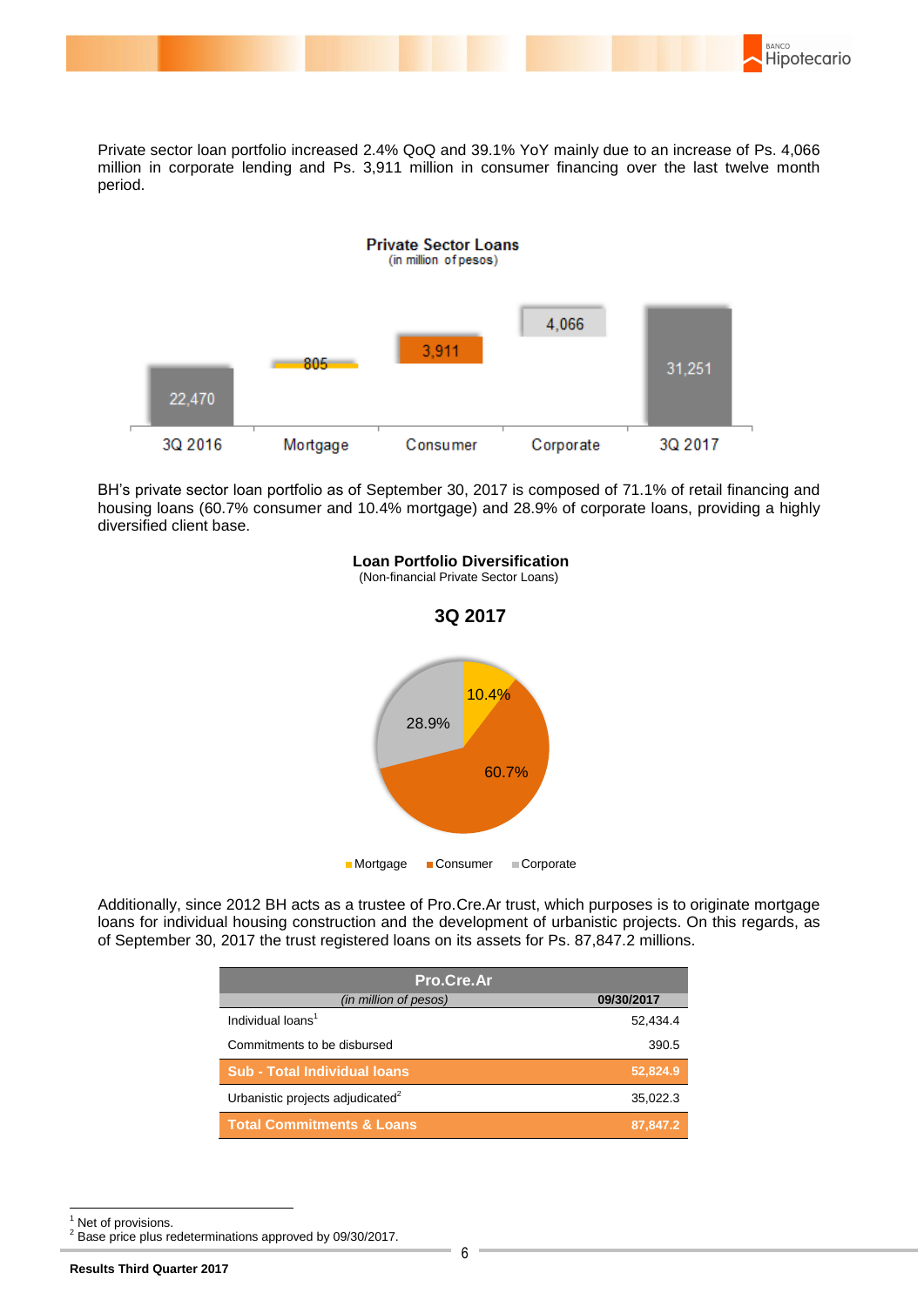

NPL remained stable at 3.1%, compared to 2.9% in the previous quarter. Coverage ratio for the third quarter was 85.7%, and 83.2% in the previous quarter.



Administrative expenses increased 4.0% QoQ and increased 22.3% YoY, mainly as a result of salary adjustments. Efficiency ratio (defined as administrative expenses over net financial margin plus net income from services) was 63.7%, while coverage ratio (defined as net income from services over administrative expenses) was 82.4%.



Deposits decreased 0.4% QoQ and increased 2.4% YoY while our financial indebtedness increased 3.5% QoQ and 91.8% YoY. On this regard, in 3Q 2017 the Bank has issued notes in local DCM for an amount of Ps. 496.8 million and US\$ 7.2 million.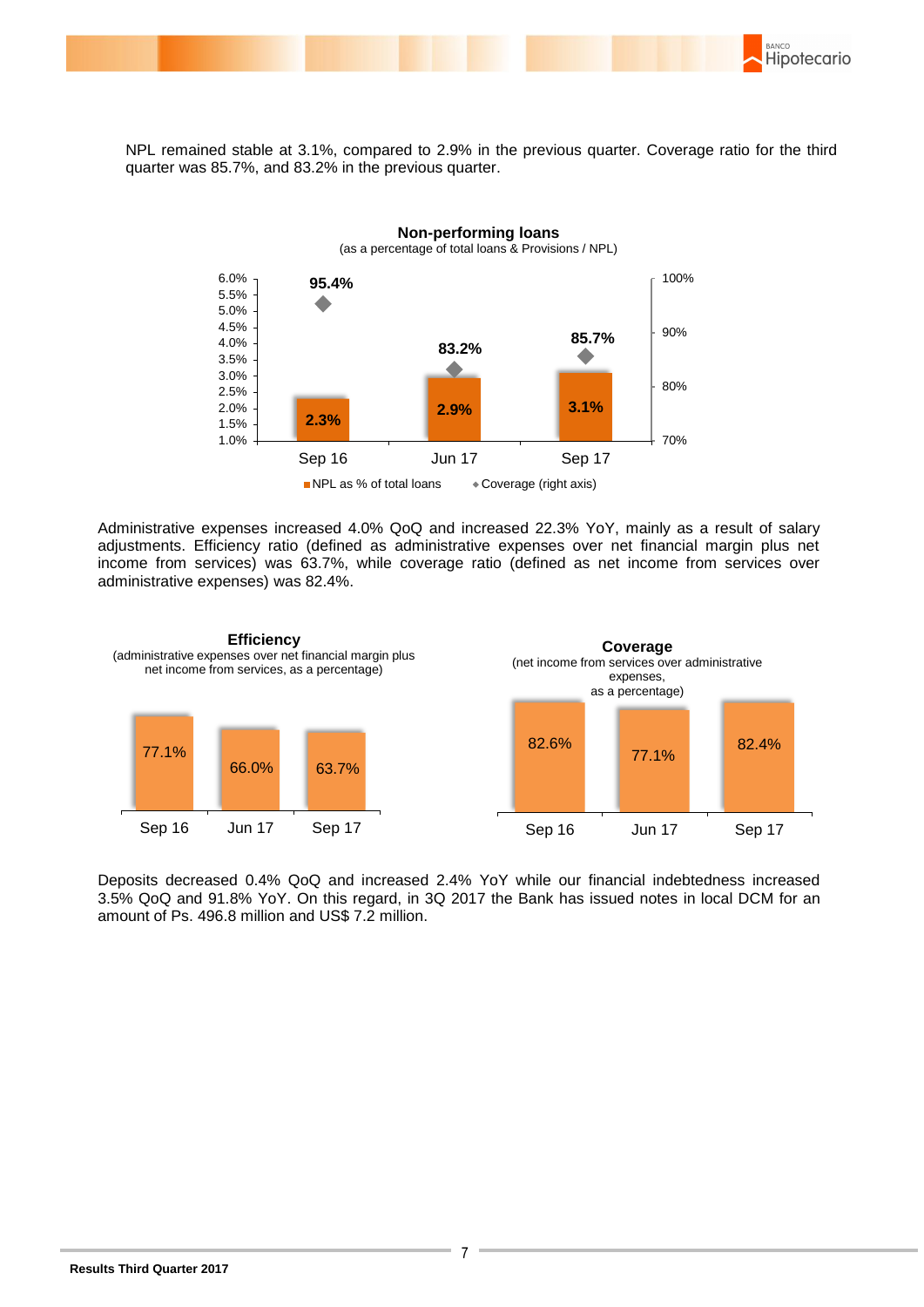

**Funding**

(in million of pesos)



The Bank has a balanced asset and liability structure with solvency levels of 12.9% which allows its growth strategy. On this regard, over the past years the Bank's strategy attempted to increase the participation of consumer and corporate loans in order to match our assets and liabilities duration.

### **III. Comparative Consolidated Balance Sheet structure**

|                                             | As of        |              |            |              |            |
|---------------------------------------------|--------------|--------------|------------|--------------|------------|
| (in thousands of pesos)                     | 30/09/2017   | 30/09/2016   | 30/09/2015 | 30/09/2014   | 30/09/2013 |
| Cash and due from banks                     | 3,372,926    | 2,554,467    | 3,083,359  | 2,811,665    | 2,502,254  |
| Government and private securities           | 9,238,272    | 7,674,030    | 6,374,144  | 5,395,287    | 1,991,745  |
| Loans                                       | 31,924,065   | 23, 115, 223 | 19,780,614 | 15,395,193   | 11,748,749 |
| Non-financial public sector                 | 110,018      | 158,205      | 78,105     | 121,947      | 92,467     |
| <b>Financial sector</b>                     | 563,226      | 487,510      | 202,774    | 307,551      | 314,334    |
| Non-financial private sector                | 32, 134, 238 | 23,001,586   | 19,948,679 | 15,344,112   | 11,647,230 |
| Advances                                    | 497,238      | 321,480      | 677,974    | 876,869      | 1,134,395  |
| Mortgage loans                              | 3,316,383    | 2,478,911    | 2,497,603  | 2,309,051    | 2,117,767  |
| <b>Documents</b>                            | 1,004,955    | 535,537      | 328,460    | 263,382      | 282,760    |
| Pledge loans                                | 273,251      | 317,851      | 472,674    | 110,652      | 37,887     |
| Personal loans                              | 6,183,754    | 3,768,497    | 2,914,179  | 2,231,099    | 1,542,675  |
| Credit cards                                | 13, 164, 118 | 11,487,462   | 9,172,827  | 6,139,126    | 4,321,822  |
| Other                                       | 7,455,931    | 3,873,137    | 3,679,045  | 3,274,592    | 2,118,259  |
| Interest accrued on uncollected loans       | 238,608      | 218,711      | 205,917    | 139,341      | 91,665     |
| Reserve for loan losses                     | (883, 417)   | (532,078)    | (448, 944) | (378, 417)   | (305, 282) |
| Other receivables from financial operations | 6,529,008    | 8,828,973    | 4,811,505  | 5,229,201    | 2,101,601  |
| Miscellaneous assets                        | 4,385,251    | 3,523,194    | 2,209,998  | 1,718,192    | 1,451,906  |
| <b>Total assets</b>                         | 55,449,522   | 45,695,887   | 36,259,620 | 30,549,538   | 19,796,255 |
| Deposits                                    | 19,800,600   | 19,338,517   | 19,630,348 | 15,385,069   | 10,241,672 |
| Other liabilities from financial operations | 25,525,410   | 17,722,973   | 9,329,470  | 9,087,042    | 4,605,040  |
| Miscellaneous liabilities                   | 2,665,611    | 2,579,500    | 2,302,747  | 1,675,625    | 1,153,017  |
| <b>Total liabilities</b>                    | 47,991,621   | 39,640,990   | 31,262,565 | 26, 147, 736 | 15,999,729 |
| Minority Interest                           | 290,471      | 135,024      | 78,867     | 51,190       | 70,897     |
| <b>Shareholders' equity</b>                 | 7,167,430    | 5,919,873    | 4,918,188  | 4,350,612    | 3,725,629  |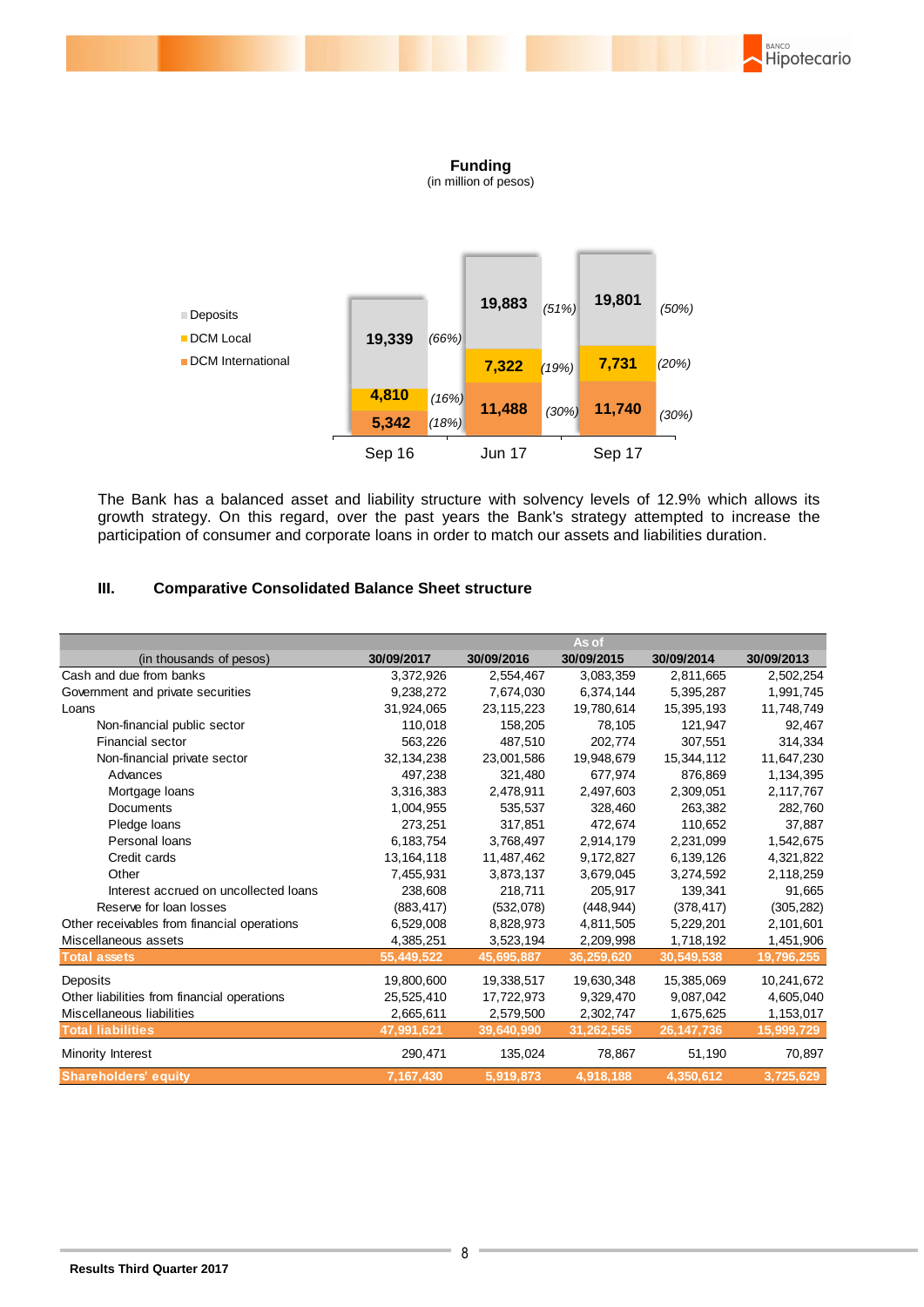

### **IV. Comparative 9 months period ended Consolidated Statement of Income**

|                                   | For the 9 month period ended |               |             |               |             |  |
|-----------------------------------|------------------------------|---------------|-------------|---------------|-------------|--|
| (in thousands of pesos)           | 30/09/2017                   | 30/09/2016    | 30/09/2015  | 30/09/2014    | 30/09/2013  |  |
| <b>Financial income</b>           | 8,144,899                    | 6,808,187     | 4,688,332   | 3,708,300     | 2,033,370   |  |
| Interests on private sector loans | 6,087,523                    | 4,811,038     | 3,505,897   | 2,694,651     | 1,536,621   |  |
| <b>Trading and Position</b>       | 2,031,112                    | 1,979,968     | 1,169,214   | 994,245       | 483,288     |  |
| Interests on public sector loans  | 26,264                       | 17,181        | 13,221      | 19,404        | 13,461      |  |
| <b>Financial expenditure</b>      | (5,139,474)                  | (4,764,841)   | (2,865,473) | (1, 838, 895) | (936,500)   |  |
| Capital Markets expenses          | (2,322,942)                  | (1, 164, 584) | (658, 136)  | (430, 722)    | (244, 424)  |  |
| Interests on deposits             | (1,720,532)                  | (2,644,742)   | (1,631,130) | (1,251,196)   | (588, 982)  |  |
| Interests on other borrowings     | (134,069)                    | (191, 269)    | (66, 864)   | (117, 565)    | (44,087)    |  |
| Hedging transactions              | (357, 436)                   | (46, 975)     | (63, 659)   | 353,098       | 123,800     |  |
| Differences on exchange rate      | (18, 798)                    | (207, 598)    | (49, 806)   | (108, 430)    | (32, 292)   |  |
| Taxes                             | (585, 697)                   | (509, 673)    | (395, 878)  | (284,080)     | (150,515)   |  |
| <b>Net financial margin</b>       | 3,005,425                    | 2,043,346     | 1,822,859   | 1,869,405     | 1,096,870   |  |
| Provision for loan losses         | (542, 910)                   | (309, 847)    | (279, 659)  | (244, 568)    | (191, 630)  |  |
| Net income from services          | 3,511,111                    | 2,744,000     | 2,183,350   | 1,287,508     | 883,741     |  |
| Administrative expenses           | (4,308,977)                  | (3, 567, 262) | (2,803,684) | (2,033,110)   | (1,328,245) |  |
| Miscellaneous income, net         | (160, 436)                   | (59, 160)     | (18, 945)   | (46, 659)     | (24, 280)   |  |
| Minority Interests                | (37,088)                     | 6,732         | (671)       | 20,120        | (6, 764)    |  |
| <b>Income before Taxes</b>        | 1,467,125                    | 857,809       | 903,250     | 852,696       | 429,692     |  |
| Income Tax                        | (355,927)                    | (378,836)     | (340, 152)  | (349,019)     | (130,048)   |  |
| <b>Net income</b>                 | 1,111,198                    | 478,973       | 563,098     | 503,677       | 299,644     |  |

### **V. Comparative 9 months period ended Consolidated Statement of Cash Flow and Cash Equivalents**

|                                                       | For the period ended |             |               |             |            |
|-------------------------------------------------------|----------------------|-------------|---------------|-------------|------------|
| (in thousands of pesos)                               | 30/09/2017           | 30/09/2016  | 30/09/2015    | 30/09/2014  | 30/09/2013 |
| Net cash flow originated from (used for) operating ac | (9,004,617)          | (8,786,971) | (4,943,996)   | (2,361,601) | (793, 865) |
| Net cash flow originated from (used for) investment   | (1,084,775)          | (361,060)   | (82, 944)     | (38, 578)   | (12, 957)  |
| Net cash flow originated from (used for) financing ac | 3,334,037            | 3,060,334   | 960.346       | 1,183,515   | 787.819    |
| Financial gain (loss), holding of cash and cash equi  | 2.940.002            | 2,263,371   | 1.781.439     | 1,787,762   | 1,070,763  |
| Net increase (decrease) in cash                       | (3,815,353)          | (3,824,326) | (2, 285, 155) | 571.098     | 1,051,760  |

### **VI. Statistic data and comparative 9 months ratios**

|                                                      | For the period ended |            |            |            |            |
|------------------------------------------------------|----------------------|------------|------------|------------|------------|
|                                                      | 30/09/2017           | 30/09/2016 | 30/09/2015 | 30/09/2014 | 30/09/2013 |
| <b>Profitability</b>                                 |                      |            |            |            |            |
| ROAA (Return on average assets)                      | 2.75%                | 1.50%      | 2.22%      | 2.64%      | 2.23%      |
| ROAE (Return on average shareholders' equity)        | 22.41%               | 11.24%     | 16.12%     | 16.38%     | 11.13%     |
| Net financial margin                                 | 7.45%                | 6.40%      | 7.19%      | 9.79%      | 8.17%      |
| Efficiency                                           | 66.12%               | 74.51%     | 69.98%     | 64.40%     | 67.06%     |
| <b>Capital</b>                                       |                      |            |            |            |            |
| Total shareholders' equity / total assets            | 12.93%               | 12.95%     | 13.56%     | 14.24%     | 18.82%     |
| Funding / total shareholders' equity                 | 558.96%              | 508.56%    | 514.11%    | 444.53%    | 358.48%    |
| Regulatory Capital / Risk weighted assets            | 12.75%               | 13.52%     | 14.55%     | 16.89%     | 19.32%     |
| Liquidity                                            |                      |            |            |            |            |
| Current assets / deposits                            | 63.69%               | 52.89%     | 48.18%     | 53.34%     | 43.88%     |
| Loans / deposits                                     | 161.23%              | 119.53%    | 100.77%    | 100.07%    | 114.72%    |
| <b>Asset Quality</b>                                 |                      |            |            |            |            |
| Non-performing loans / total loans                   | 3.09%                | 2.30%      | 2.10%      | 2.60%      | 2.45%      |
| Reserves for loan losses / total non-performing loan | 85.67%               | 95.35%     | 103.15%    | 90.19%     | 98.85%     |
| Non-performing loans, net of reserves / shareholders | 0.44%                | 0.11%      | (0.07)%    | 0.26%      | 0.03%      |